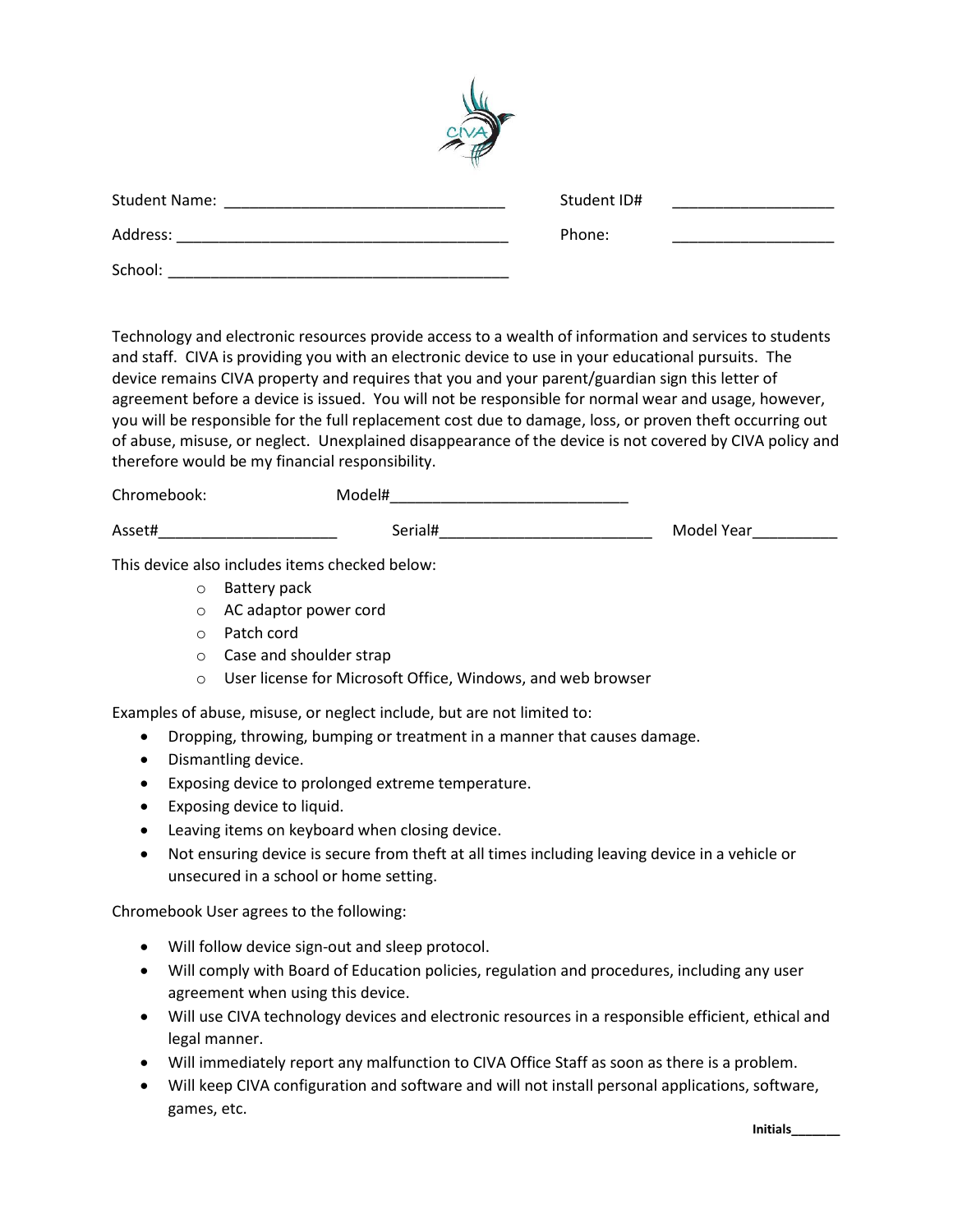- Will only use my assigned device in my educational pursuits at CIVA.
- Will comply and understand that this device is subject to inspection at any time, including without prior notice.
- Will not mar or mark device including with stickers.
- Will not loan this device to anyone including other students and/or family members.
- Will not conduct personal business activities for personal gain using CIVA resources or devices.
- Will not access or store pornographic or obscene materials on this device.
- If I am no longer a student at CIVA, I understand this device is the property of CIVA, and I will return it to the Office Staff before my last day.

In the event of a damaged, stolen, or lost device:

- If this CIVA device is lost, damaged or stolen while assigned to me, I will immediately notify the CIVA Office Staff.
- I also agree to notify the appropriate police agency and provide CIVA Office Staff with the police report if device is stolen or lost.
- I understand that I am responsible for reasonable replacement costs if there is damage, loss, or theft and I will reimburse CIVA for the loss within 30 business days.
- I may choose to file a claim under my personal homeowner or auto insurance coverage to reimburse CIVA or I will reimburse CIVA directly for the loss within 30 business days.
- I understand the replacement costs for CIVA's device will be determined by the CIVA Office Staff.
	- Computer Replacement.................................\$500\*
	- Strap Replacement………………..……….…..….\$15\*
	- Case Replacement……………………..………..…\$35\*
	- Charger Replacement………………………..……\$35\*
	- Damage to keyboard/missing keys.............\$15<sup>\*</sup>
	- Sticker/Nail Polish/Marker Removal...........\$25\*
- I understand that failure to comply with this procedure may result in disciplinary action.

Student (initials)\_\_\_\_\_\_\_\_ Date\_\_\_\_\_\_\_ Parent/Guardian (initials) \_\_\_\_\_\_ (Date)\_\_\_\_\_\_

## *(\*Costs are subject to change as prices may increase/decrease based on current market value)*

From time to time, CIVA has and will adopt policies, regulations, rules, guidelines and other guidance regarding a student's use of electronic devices. The student and parent/guardian, by signing this Agreement, affirm that the student and parent/guardian have had an opportunity to study CIVA's current technology use materials and have had an opportunity to ask any questions related to such materials. CIVA believes in staff use of technology to deliver instruction, enhance productivity and model appropriate use for other staff and students. The student and parent/guardian devices and Internet, Electronic devices will often include a camera that will permit the student and teacher to see video of each other in order to allow the student to better communicate with the student's teacher through video conferencing. The student and parent/guardian also acknowledge that, because CIVA does not currently have the technological ability to limit use of such equipment for educational purposes, there are certain risks of misuse of the equipment, and this agreement imposes additional responsibilities on the student and parent/guardian to protect against such misuse.

**Initials\_\_\_\_\_\_\_\_**